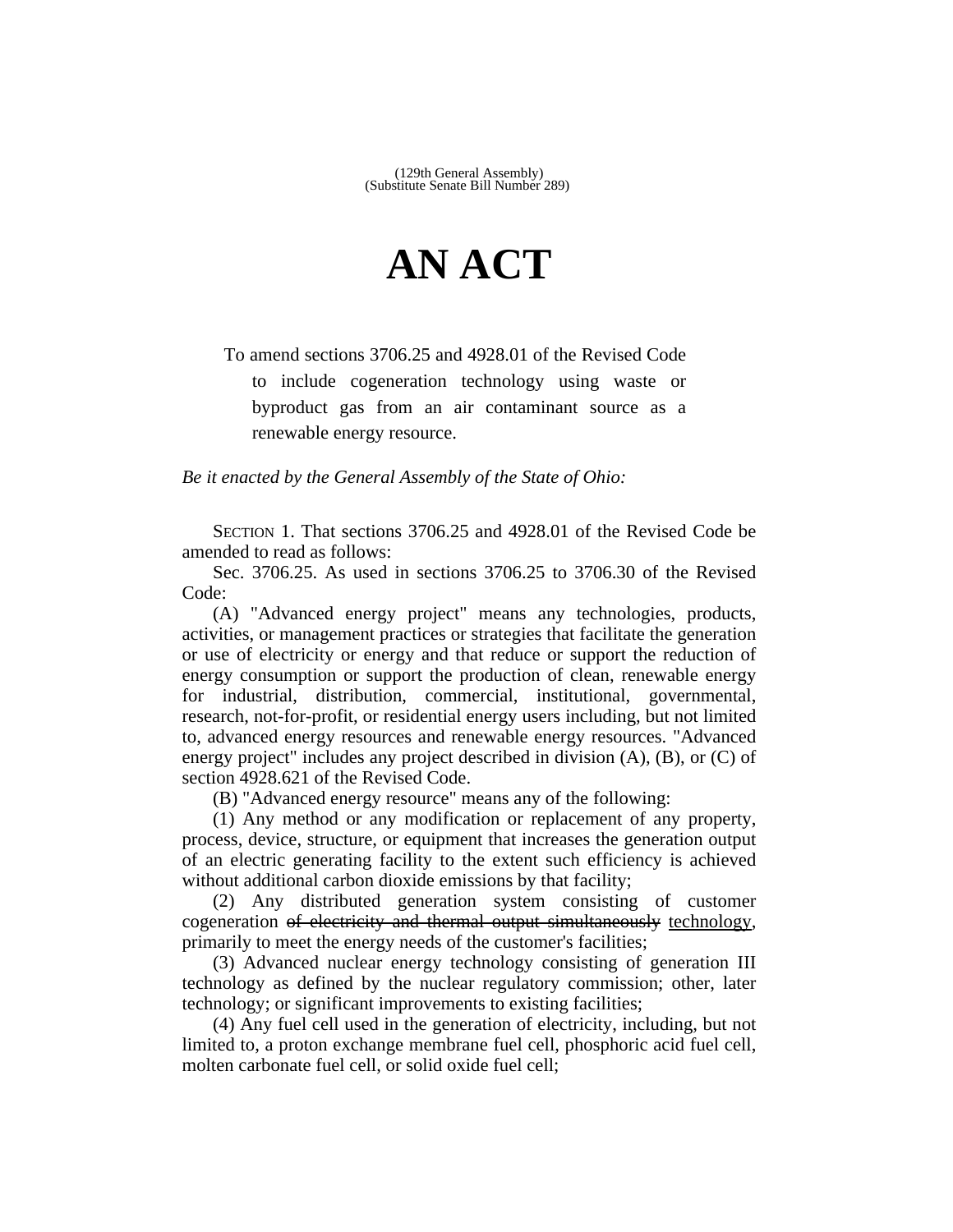(5) Advanced solid waste or construction and demolition debris conversion technology, including, but not limited to, advanced stoker technology, and advanced fluidized bed gasification technology, that results in measurable greenhouse gas emissions reductions as calculated pursuant to the United States environmental protection agency's waste reduction model (WARM).

(C) "Air contaminant source" has the same meaning as in section 3704.01 of the Revised Code.

(D) "Cogeneration technology" means technology that produces electricity and useful thermal output simultaneously.

(E) "Renewable energy resource" means solar photovoltaic or solar thermal energy, wind energy, power produced by a hydroelectric facility, geothermal energy, fuel derived from solid wastes, as defined in section 3734.01 of the Revised Code, through fractionation, biological decomposition, or other process that does not principally involve combustion, biomass energy, energy produced by cogeneration technology that is placed into service on or before December 31, 2015, and for which more than ninety per cent of the total annual energy input is from combustion of a waste or byproduct gas from an air contaminant source in this state, which source has been in operation since on or before January 1, 1985, provided that the cogeneration technology is a part of a facility located in a county having a population of more than three hundred sixty-five thousand but less than three hundred seventy thousand according to the most recent federal decennial census, biologically derived methane gas, or energy derived from nontreated by-products of the pulping process or wood manufacturing process, including bark, wood chips, sawdust, and lignin in spent pulping liquors. "Renewable energy resource" includes, but is not limited to, any fuel cell used in the generation of electricity, including, but not limited to, a proton exchange membrane fuel cell, phosphoric acid fuel cell, molten carbonate fuel cell, or solid oxide fuel cell; wind turbine located in the state's territorial waters of Lake Erie; methane gas emitted from an abandoned coal mine; storage facility that will promote the better utilization of a renewable energy resource that primarily generates off peak; or distributed generation system used by a customer to generate electricity from any such energy. As used in this division, "hydroelectric facility" means a hydroelectric generating facility that is located at a dam on a river, or on any water discharged to a river, that is within or bordering this state or within or bordering an adjoining state and meets all of the following standards:

(1) The facility provides for river flows that are not detrimental for fish,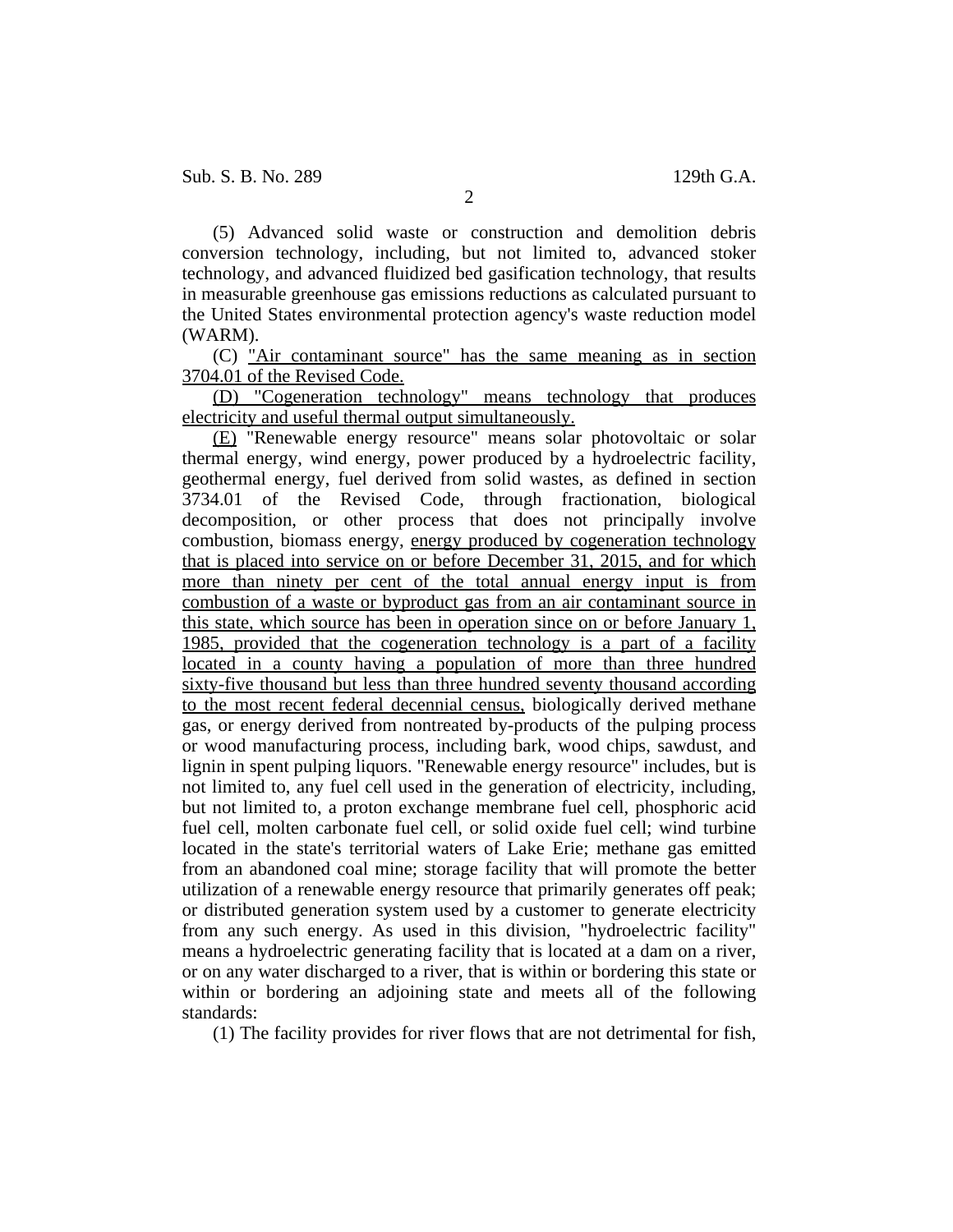wildlife, and water quality, including seasonal flow fluctuations as defined by the applicable licensing agency for the facility.

(2) The facility demonstrates that it complies with the water quality standards of this state, which compliance may consist of certification under Section 401 of the "Clean Water Act of 1977," 91 Stat. 1598, 1599, 33 U.S.C. 1341, and demonstrates that it has not contributed to a finding by this state that the river has impaired water quality under Section 303(d) of the "Clean Water Act of 1977," 114 Stat. 870, 33 U.S.C. 1313.

(3) The facility complies with mandatory prescriptions regarding fish passage as required by the federal energy regulatory commission license issued for the project, regarding fish protection for riverine, anadromous, and catadromus catadromous fish.

(4) The facility complies with the recommendations of the Ohio environmental protection agency and with the terms of its federal energy regulatory commission license regarding watershed protection, mitigation, or enhancement, to the extent of each agency's respective jurisdiction over the facility.

(5) The facility complies with provisions of the "Endangered Species Act of 1973," 87 Stat. 884, 16 U.S.C. 1531 to 1544, as amended.

(6) The facility does not harm cultural resources of the area. This can be shown through compliance with the terms of its federal energy regulatory commission license or, if the facility is not regulated by that commission, through development of a plan approved by the Ohio historic preservation office, to the extent it has jurisdiction over the facility.

(7) The facility complies with the terms of its federal energy regulatory commission license or exemption that are related to recreational access, accommodation, and facilities or, if the facility is not regulated by that commission, the facility complies with similar requirements as are recommended by resource agencies, to the extent they have jurisdiction over the facility; and the facility provides access to water to the public without fee or charge.

(8) The facility is not recommended for removal by any federal agency or agency of any state, to the extent the particular agency has jurisdiction over the facility.

Sec. 4928.01. (A) As used in this chapter:

(1) "Ancillary service" means any function necessary to the provision of electric transmission or distribution service to a retail customer and includes, but is not limited to, scheduling, system control, and dispatch services; reactive supply from generation resources and voltage control service; reactive supply from transmission resources service; regulation service;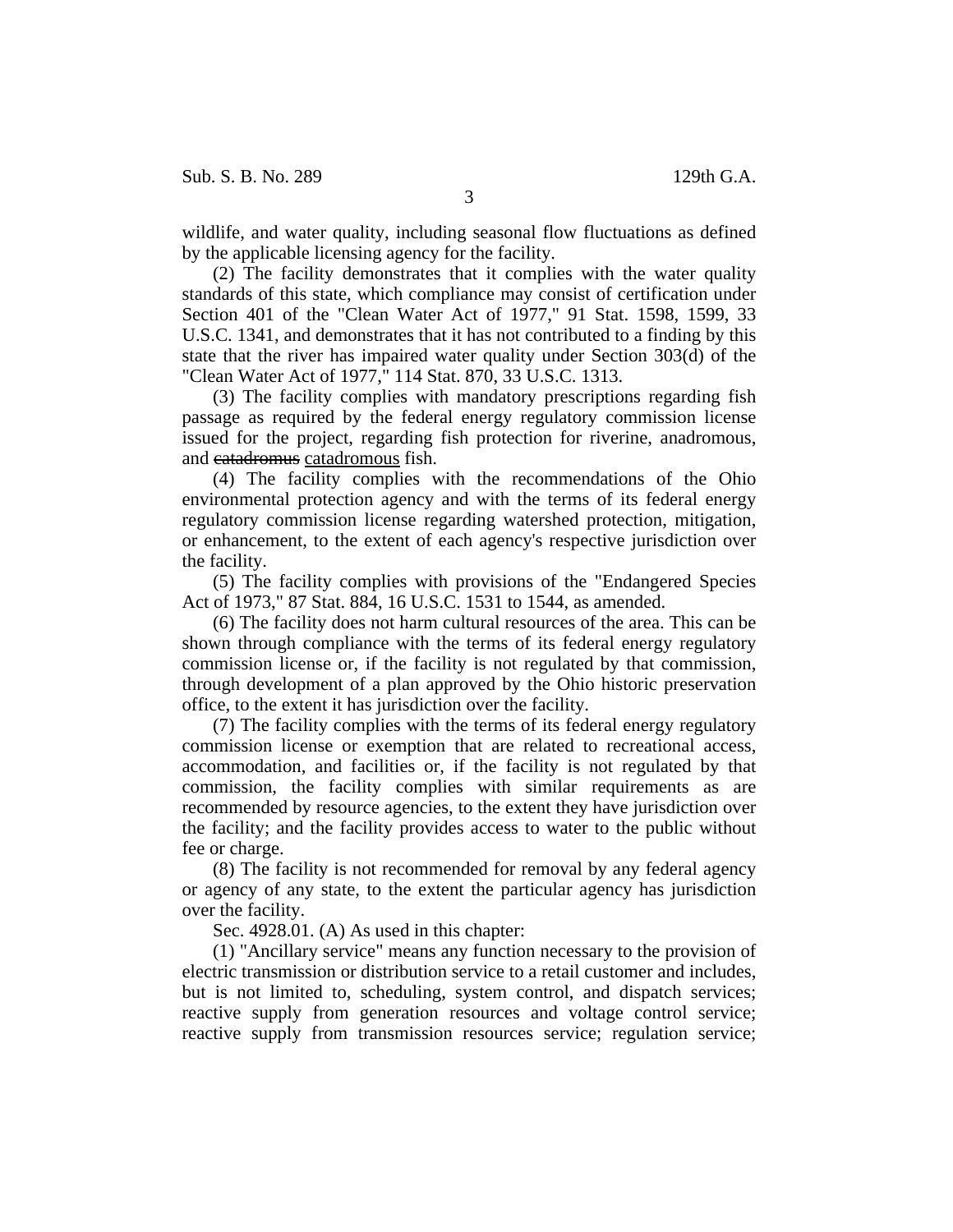frequency response service; energy imbalance service; operating reserve-spinning reserve service; operating reserve-supplemental reserve service; load following; back-up supply service; real-power loss replacement service; dynamic scheduling; system black start capability; and network stability service.

(2) "Billing and collection agent" means a fully independent agent, not affiliated with or otherwise controlled by an electric utility, electric services company, electric cooperative, or governmental aggregator subject to certification under section 4928.08 of the Revised Code, to the extent that the agent is under contract with such utility, company, cooperative, or aggregator solely to provide billing and collection for retail electric service on behalf of the utility company, cooperative, or aggregator.

(3) "Certified territory" means the certified territory established for an electric supplier under sections 4933.81 to 4933.90 of the Revised Code.

(4) "Competitive retail electric service" means a component of retail electric service that is competitive as provided under division (B) of this section.

(5) "Electric cooperative" means a not-for-profit electric light company that both is or has been financed in whole or in part under the "Rural Electrification Act of 1936," 49 Stat. 1363, 7 U.S.C. 901, and owns or operates facilities in this state to generate, transmit, or distribute electricity, or a not-for-profit successor of such company.

(6) "Electric distribution utility" means an electric utility that supplies at least retail electric distribution service.

(7) "Electric light company" has the same meaning as in section 4905.03 of the Revised Code and includes an electric services company, but excludes any self-generator to the extent that it consumes electricity it so produces, sells that electricity for resale, or obtains electricity from a generating facility it hosts on its premises.

(8) "Electric load center" has the same meaning as in section 4933.81 of the Revised Code.

(9) "Electric services company" means an electric light company that is engaged on a for-profit or not-for-profit basis in the business of supplying or arranging for the supply of only a competitive retail electric service in this state. "Electric services company" includes a power marketer, power broker, aggregator, or independent power producer but excludes an electric cooperative, municipal electric utility, governmental aggregator, or billing and collection agent.

(10) "Electric supplier" has the same meaning as in section 4933.81 of the Revised Code.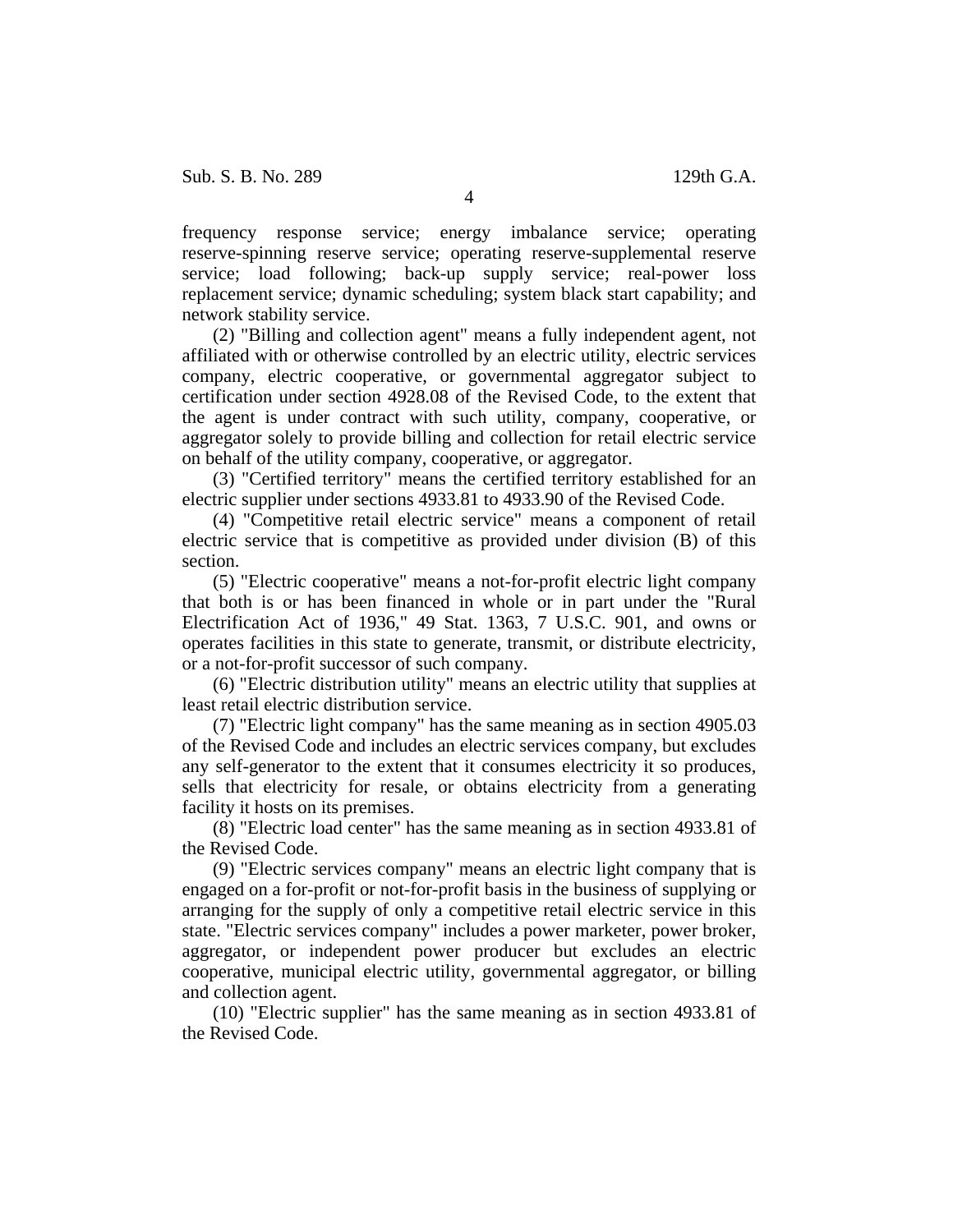(11) "Electric utility" means an electric light company that has a certified territory and is engaged on a for-profit basis either in the business of supplying a noncompetitive retail electric service in this state or in the businesses of supplying both a noncompetitive and a competitive retail electric service in this state. "Electric utility" excludes a municipal electric utility or a billing and collection agent.

(12) "Firm electric service" means electric service other than nonfirm electric service.

(13) "Governmental aggregator" means a legislative authority of a municipal corporation, a board of township trustees, or a board of county commissioners acting as an aggregator for the provision of a competitive retail electric service under authority conferred under section 4928.20 of the Revised Code.

(14) A person acts "knowingly," regardless of the person's purpose, when the person is aware that the person's conduct will probably cause a certain result or will probably be of a certain nature. A person has knowledge of circumstances when the person is aware that such circumstances probably exist.

(15) "Level of funding for low-income customer energy efficiency programs provided through electric utility rates" means the level of funds specifically included in an electric utility's rates on October 5, 1999, pursuant to an order of the public utilities commission issued under Chapter 4905. or 4909. of the Revised Code and in effect on October 4, 1999, for the purpose of improving the energy efficiency of housing for the utility's low-income customers. The term excludes the level of any such funds committed to a specific nonprofit organization or organizations pursuant to a stipulation or contract.

(16) "Low-income customer assistance programs" means the percentage of income payment plan program, the home energy assistance program, the home weatherization assistance program, and the targeted energy efficiency and weatherization program.

(17) "Market development period" for an electric utility means the period of time beginning on the starting date of competitive retail electric service and ending on the applicable date for that utility as specified in section 4928.40 of the Revised Code, irrespective of whether the utility applies to receive transition revenues under this chapter.

(18) "Market power" means the ability to impose on customers a sustained price for a product or service above the price that would prevail in a competitive market.

(19) "Mercantile customer" means a commercial or industrial customer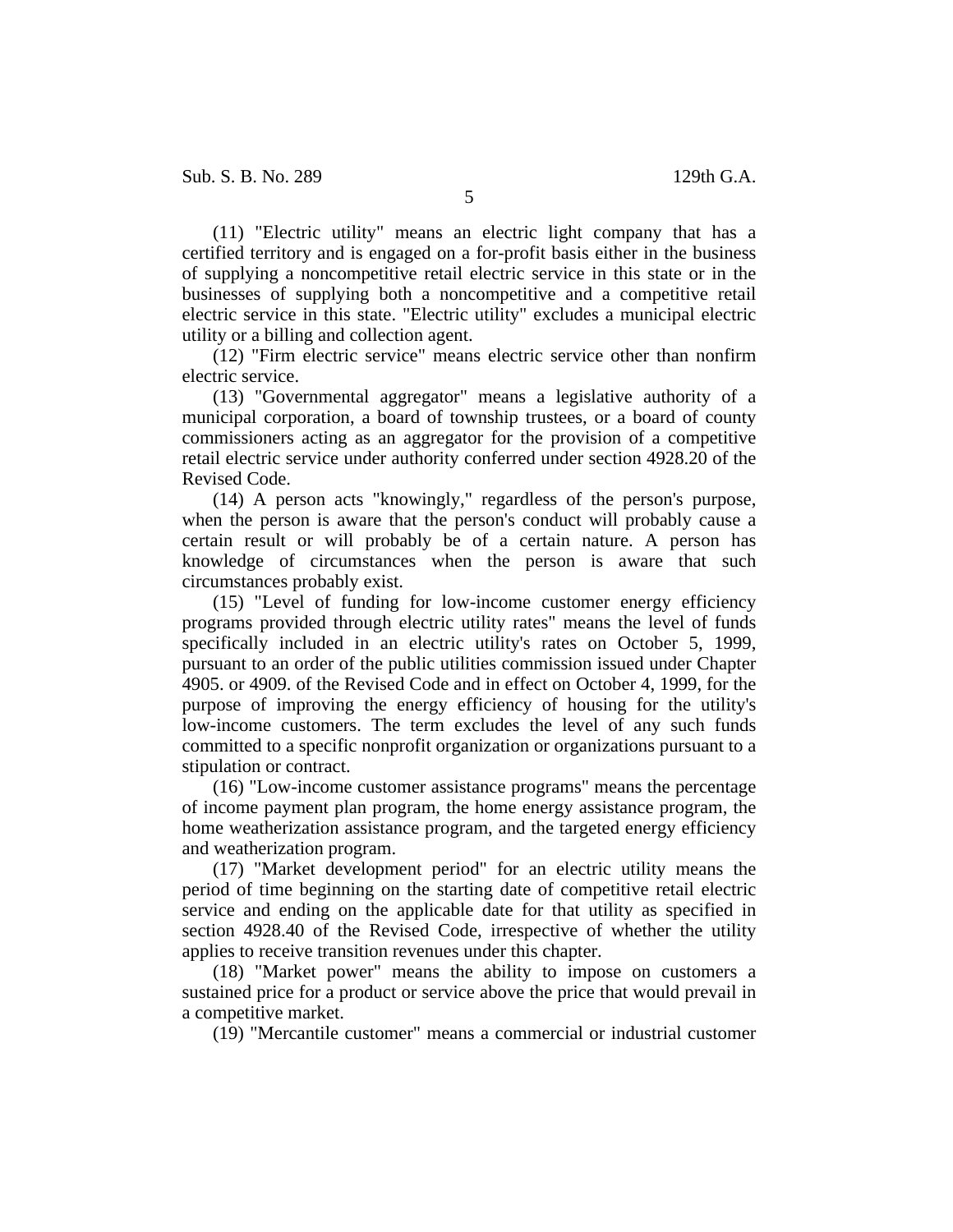if the electricity consumed is for nonresidential use and the customer consumes more than seven hundred thousand kilowatt hours per year or is part of a national account involving multiple facilities in one or more states.

(20) "Municipal electric utility" means a municipal corporation that owns or operates facilities to generate, transmit, or distribute electricity.

(21) "Noncompetitive retail electric service" means a component of retail electric service that is noncompetitive as provided under division (B) of this section.

(22) "Nonfirm electric service" means electric service provided pursuant to a schedule filed under section 4905.30 of the Revised Code or pursuant to an arrangement under section 4905.31 of the Revised Code, which schedule or arrangement includes conditions that may require the customer to curtail or interrupt electric usage during nonemergency circumstances upon notification by an electric utility.

(23) "Percentage of income payment plan arrears" means funds eligible for collection through the percentage of income payment plan rider, but uncollected as of July 1, 2000.

(24) "Person" has the same meaning as in section 1.59 of the Revised Code.

(25) "Advanced energy project" means any technologies, products, activities, or management practices or strategies that facilitate the generation or use of electricity or energy and that reduce or support the reduction of energy consumption or support the production of clean, renewable energy for industrial, distribution, commercial, institutional, governmental, research, not-for-profit, or residential energy users, including, but not limited to, advanced energy resources and renewable energy resources. "Advanced energy project" also includes any project described in division  $(A)$ ,  $(B)$ , or  $(C)$  of section 4928.621 of the Revised Code.

(26) "Regulatory assets" means the unamortized net regulatory assets that are capitalized or deferred on the regulatory books of the electric utility, pursuant to an order or practice of the public utilities commission or pursuant to generally accepted accounting principles as a result of a prior commission rate-making decision, and that would otherwise have been charged to expense as incurred or would not have been capitalized or otherwise deferred for future regulatory consideration absent commission action. "Regulatory assets" includes, but is not limited to, all deferred demand-side management costs; all deferred percentage of income payment plan arrears; post-in-service capitalized charges and assets recognized in connection with statement of financial accounting standards no. 109 (receivables from customers for income taxes); future nuclear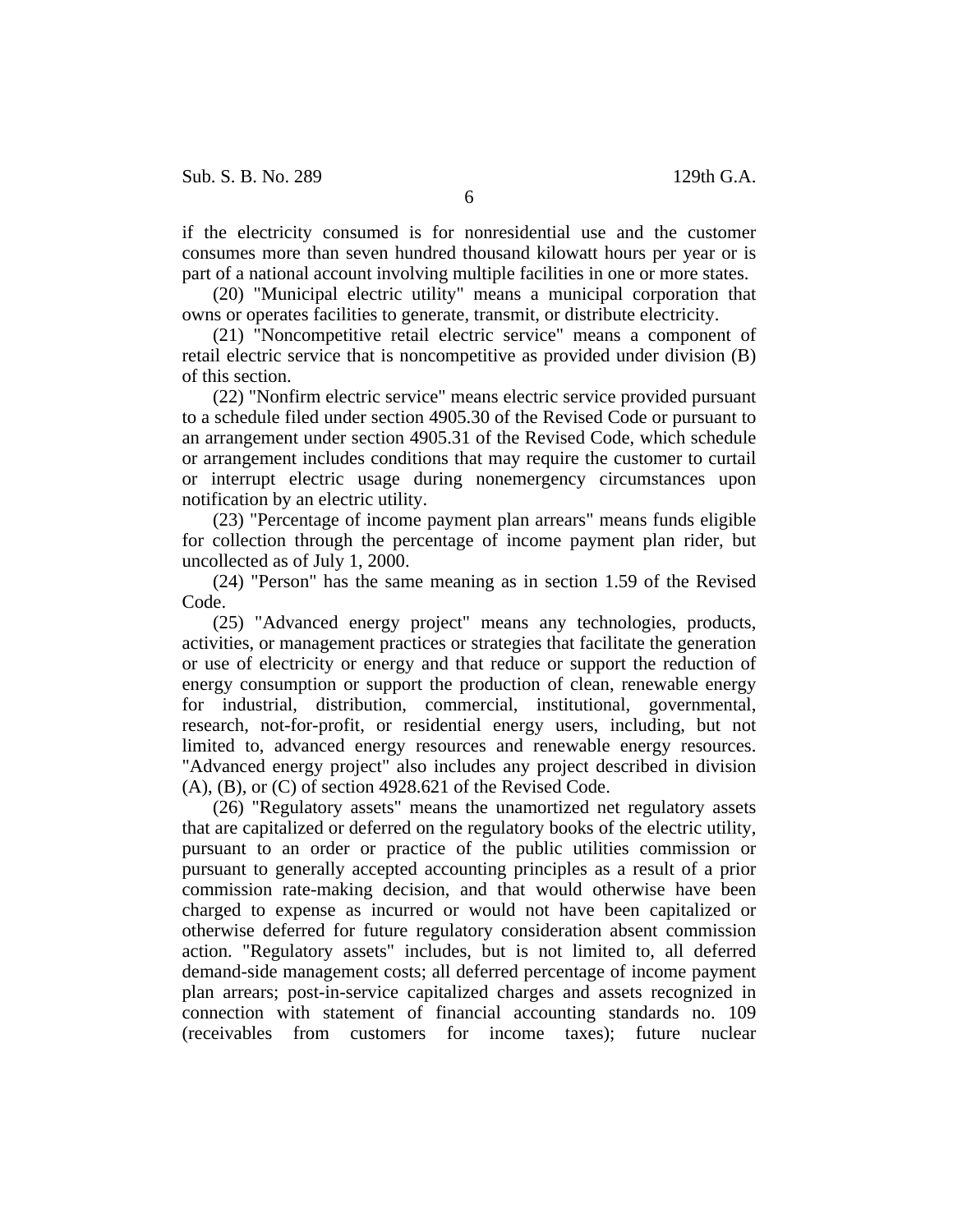decommissioning costs and fuel disposal costs as those costs have been determined by the commission in the electric utility's most recent rate or accounting application proceeding addressing such costs; the undepreciated costs of safety and radiation control equipment on nuclear generating plants owned or leased by an electric utility; and fuel costs currently deferred pursuant to the terms of one or more settlement agreements approved by the commission.

(27) "Retail electric service" means any service involved in supplying or arranging for the supply of electricity to ultimate consumers in this state, from the point of generation to the point of consumption. For the purposes of this chapter, retail electric service includes one or more of the following "service components": generation service, aggregation service, power marketing service, power brokerage service, transmission service, distribution service, ancillary service, metering service, and billing and collection service.

(28) "Starting date of competitive retail electric service" means January 1, 2001.

(29) "Customer-generator" means a user of a net metering system.

(30) "Net metering" means measuring the difference in an applicable billing period between the electricity supplied by an electric service provider and the electricity generated by a customer-generator that is fed back to the electric service provider.

(31) "Net metering system" means a facility for the production of electrical energy that does all of the following:

(a) Uses as its fuel either solar, wind, biomass, landfill gas, or hydropower, or uses a microturbine or a fuel cell;

(b) Is located on a customer-generator's premises;

(c) Operates in parallel with the electric utility's transmission and distribution facilities;

(d) Is intended primarily to offset part or all of the customer-generator's requirements for electricity.

(32) "Self-generator" means an entity in this state that owns or hosts on its premises an electric generation facility that produces electricity primarily for the owner's consumption and that may provide any such excess electricity to another entity, whether the facility is installed or operated by the owner or by an agent under a contract.

(33) "Rate plan" means the standard service offer in effect on the effective date of the amendment of this section by S.B. 221 of the 127th general assembly, July 31, 2008.

(34) "Advanced energy resource" means any of the following: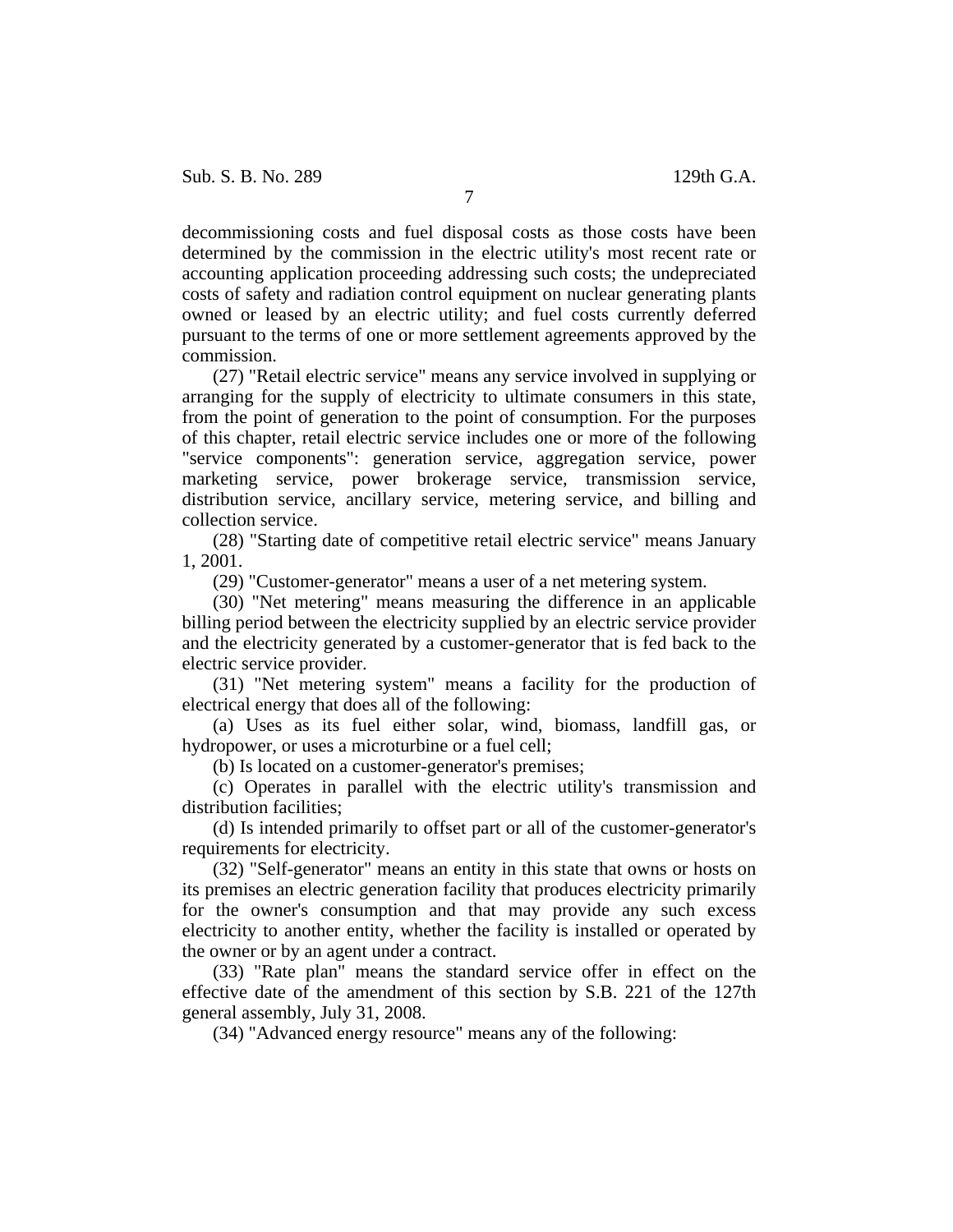(a) Any method or any modification or replacement of any property, process, device, structure, or equipment that increases the generation output of an electric generating facility to the extent such efficiency is achieved without additional carbon dioxide emissions by that facility;

(b) Any distributed generation system consisting of customer cogeneration of electricity and thermal output simultaneously technology;

(c) Clean coal technology that includes a carbon-based product that is chemically altered before combustion to demonstrate a reduction, as expressed as ash, in emissions of nitrous oxide, mercury, arsenic, chlorine, sulfur dioxide, or sulfur trioxide in accordance with the American society of testing and materials standard D1757A or a reduction of metal oxide emissions in accordance with standard D5142 of that society, or clean coal technology that includes the design capability to control or prevent the emission of carbon dioxide, which design capability the commission shall adopt by rule and shall be based on economically feasible best available technology or, in the absence of a determined best available technology, shall be of the highest level of economically feasible design capability for which there exists generally accepted scientific opinion;

(d) Advanced nuclear energy technology consisting of generation III technology as defined by the nuclear regulatory commission; other, later technology; or significant improvements to existing facilities;

(e) Any fuel cell used in the generation of electricity, including, but not limited to, a proton exchange membrane fuel cell, phosphoric acid fuel cell, molten carbonate fuel cell, or solid oxide fuel cell;

(f) Advanced solid waste or construction and demolition debris conversion technology, including, but not limited to, advanced stoker technology, and advanced fluidized bed gasification technology, that results in measurable greenhouse gas emissions reductions as calculated pursuant to the United States environmental protection agency's waste reduction model (WARM).

(g) Demand-side management and any energy efficiency improvement.

(35) "Air contaminant source" has the same meaning as in section 3704.01 of the Revised Code.

(36) "Cogeneration technology" means technology that produces electricity and useful thermal output simultaneously.

(37) "Renewable energy resource" means solar photovoltaic or solar thermal energy, wind energy, power produced by a hydroelectric facility, geothermal energy, fuel derived from solid wastes, as defined in section 3734.01 of the Revised Code, through fractionation, biological decomposition, or other process that does not principally involve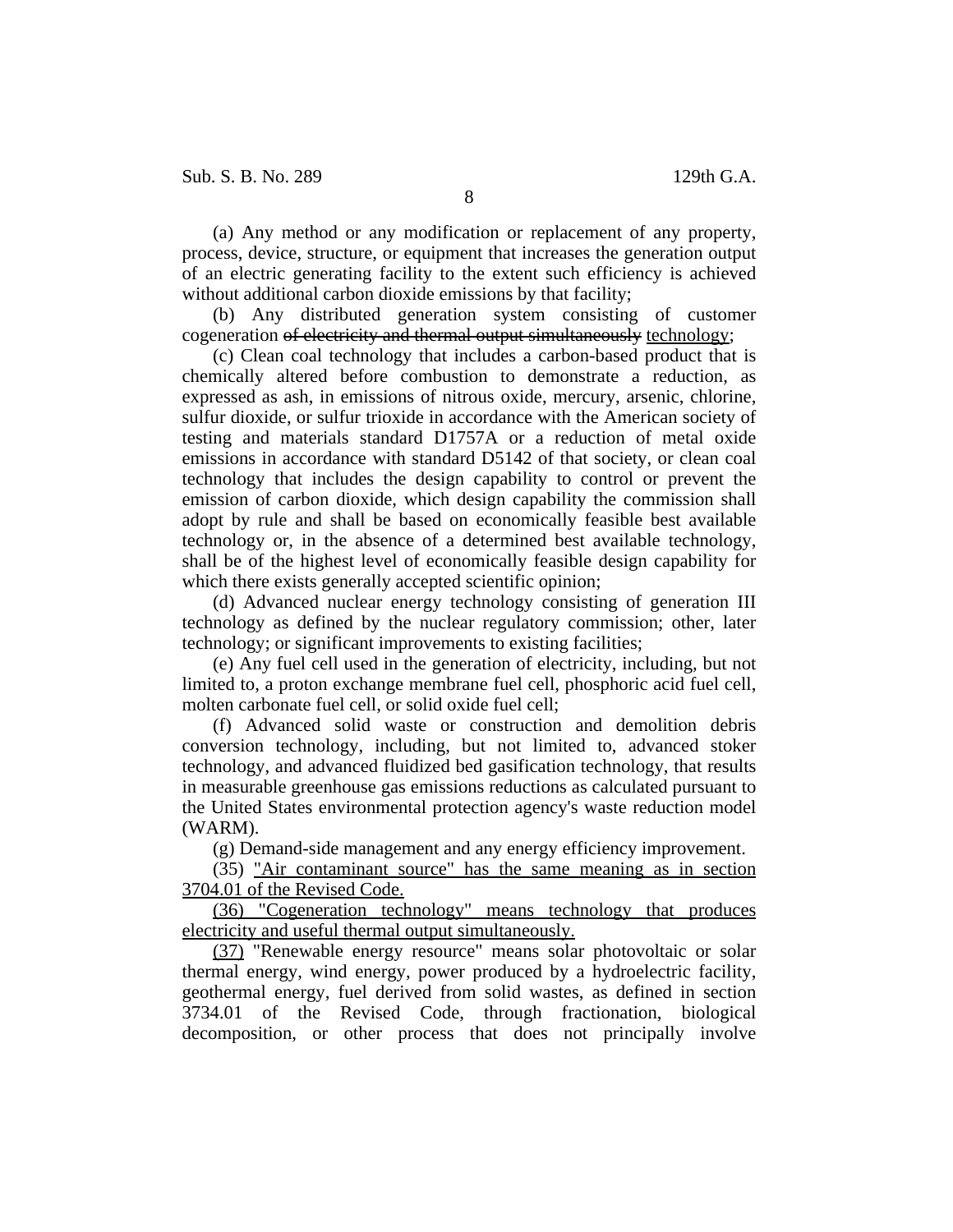combustion, biomass energy, energy produced by cogeneration technology that is placed into service on or before December 31, 2015, and for which more than ninety per cent of the total annual energy input is from combustion of a waste or byproduct gas from an air contaminant source in this state, which source has been in operation since on or before January 1, 1985, provided that the cogeneration technology is a part of a facility located in a county having a population of more than three hundred sixty-five thousand but less than three hundred seventy thousand according to the most recent federal decennial census, biologically derived methane gas, or energy derived from nontreated by-products of the pulping process or wood manufacturing process, including bark, wood chips, sawdust, and lignin in spent pulping liquors. "Renewable energy resource" includes, but is not limited to, any fuel cell used in the generation of electricity, including, but not limited to, a proton exchange membrane fuel cell, phosphoric acid fuel cell, molten carbonate fuel cell, or solid oxide fuel cell; wind turbine located in the state's territorial waters of Lake Erie; methane gas emitted from an abandoned coal mine; storage facility that will promote the better utilization of a renewable energy resource that primarily generates off peak; or distributed generation system used by a customer to generate electricity from any such energy. As used in division  $(A)(35)(37)$  of this section, "hydroelectric facility" means a hydroelectric generating facility that is located at a dam on a river, or on any water discharged to a river, that is within or bordering this state or within or bordering an adjoining state and meets all of the following standards:

(a) The facility provides for river flows that are not detrimental for fish, wildlife, and water quality, including seasonal flow fluctuations as defined by the applicable licensing agency for the facility.

(b) The facility demonstrates that it complies with the water quality standards of this state, which compliance may consist of certification under Section 401 of the "Clean Water Act of 1977," 91 Stat. 1598, 1599, 33 U.S.C. 1341, and demonstrates that it has not contributed to a finding by this state that the river has impaired water quality under Section 303(d) of the "Clean Water Act of 1977," 114 Stat. 870, 33 U.S.C. 1313.

(c) The facility complies with mandatory prescriptions regarding fish passage as required by the federal energy regulatory commission license issued for the project, regarding fish protection for riverine, anadromous, and catadromous fish.

(d) The facility complies with the recommendations of the Ohio environmental protection agency and with the terms of its federal energy regulatory commission license regarding watershed protection, mitigation,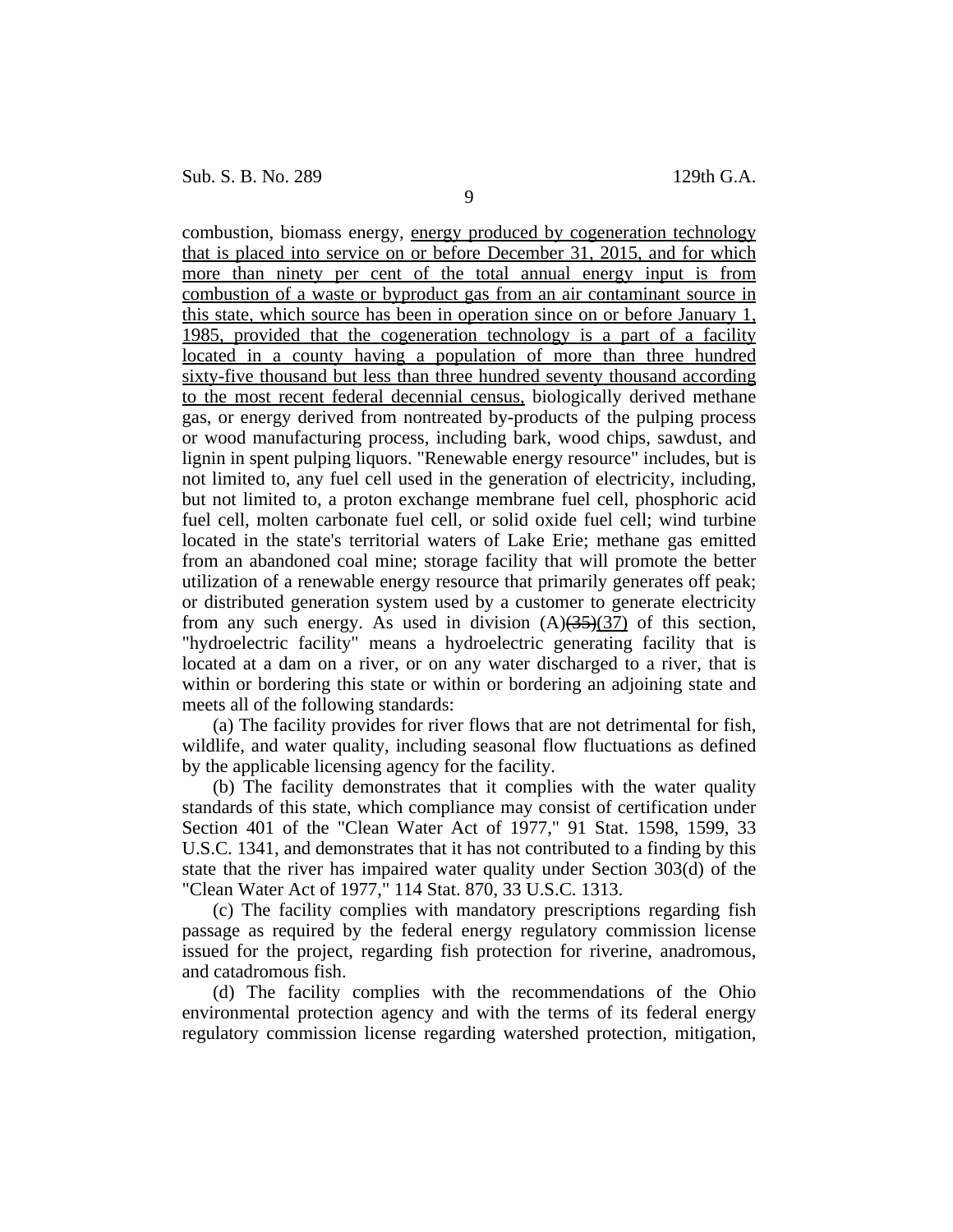Sub. S. B. No. 289 129th G.A.

or enhancement, to the extent of each agency's respective jurisdiction over the facility.

(e) The facility complies with provisions of the "Endangered Species Act of 1973," 87 Stat. 884, 16 U.S.C. 1531 to 1544, as amended.

(f) The facility does not harm cultural resources of the area. This can be shown through compliance with the terms of its federal energy regulatory commission license or, if the facility is not regulated by that commission, through development of a plan approved by the Ohio historic preservation office, to the extent it has jurisdiction over the facility.

(g) The facility complies with the terms of its federal energy regulatory commission license or exemption that are related to recreational access, accommodation, and facilities or, if the facility is not regulated by that commission, the facility complies with similar requirements as are recommended by resource agencies, to the extent they have jurisdiction over the facility; and the facility provides access to water to the public without fee or charge.

(h) The facility is not recommended for removal by any federal agency or agency of any state, to the extent the particular agency has jurisdiction over the facility.

(B) For the purposes of this chapter, a retail electric service component shall be deemed a competitive retail electric service if the service component is competitive pursuant to a declaration by a provision of the Revised Code or pursuant to an order of the public utilities commission authorized under division (A) of section 4928.04 of the Revised Code. Otherwise, the service component shall be deemed a noncompetitive retail electric service.

SECTION 2. That existing sections 3706.25 and 4928.01 of the Revised Code are hereby repealed.

SECTION 3. Section 4928.01 of the Revised Code is presented in this act as a composite of the section as amended by both Am. Sub. S.B. 181 and Am. Sub. S.B. 232 of the 128th General Assembly. The General Assembly, applying the principle stated in division (B) of section 1.52 of the Revised Code that amendments are to be harmonized if reasonably capable of simultaneous operation, finds that the composite is the resulting version of the section in effect prior to the effective date of the section as presented in this act.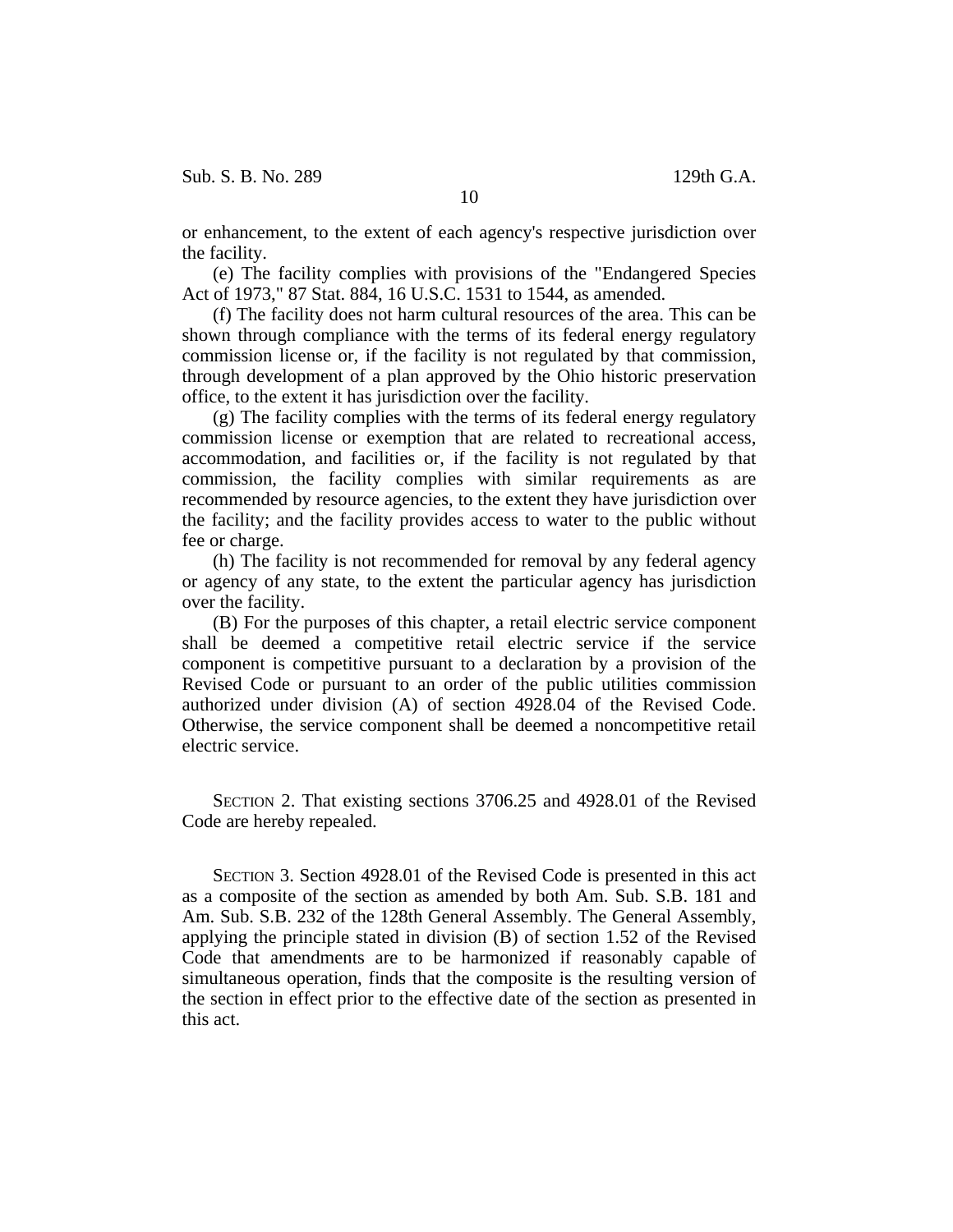*Speaker \_\_\_\_\_\_\_\_\_\_\_\_\_\_\_\_\_\_ of the House of Representatives.*

<u> 1980 - Johann Barn, mars an t-Amerikaansk kommunister (</u>

*President \_\_\_\_\_\_\_\_\_\_\_\_\_\_\_\_\_\_ of the Senate.*

<u> 1989 - Johann Barbara, martxa a</u>

Passed \_\_\_\_\_\_\_\_\_\_\_\_\_\_\_\_\_\_\_\_\_\_\_\_\_, 20\_\_\_\_

Approved \_\_\_\_\_\_\_\_\_\_\_\_\_\_\_\_\_\_\_\_\_\_\_\_\_, 20\_\_\_\_

*Governor.*